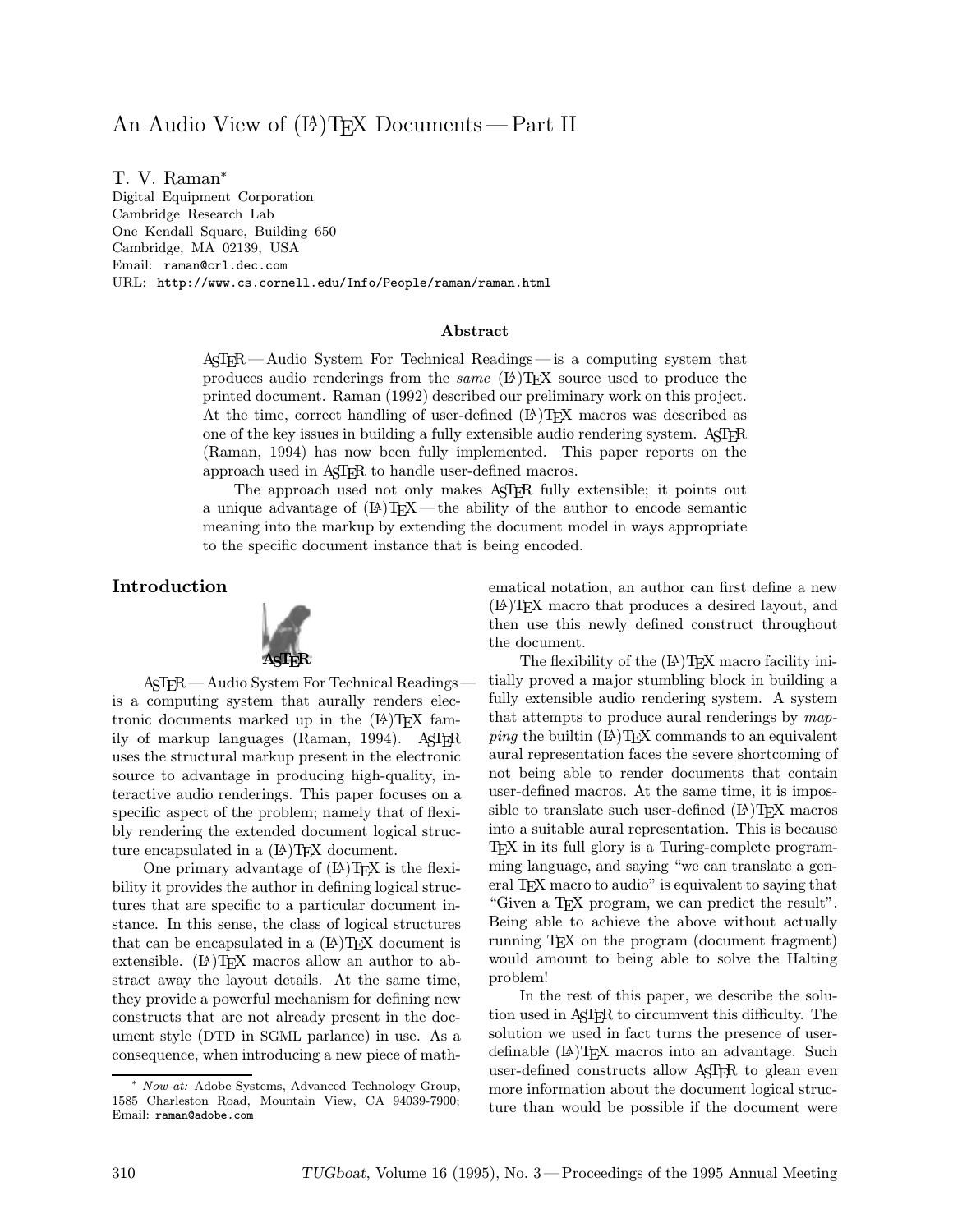encoded using only the built-in  $(A)$ T<sub>F</sub>X operators; as a consequence, the audio renderings produced are also significantly better.

### Document Models in AST<sub>FR</sub>

ASTER produces audio renderings by first extracting the document logical structure. In this model, all forms of rendering, i.e., visual, aural, etc. are regarded as a projection of the structure present in the information being conveyed onto the medium being used to communicate the information. Thus, typesetting a document requires visual formatting projecting the information structure onto a twodimensional visual tablet; aural rendering requires presenting the structure using various features of the auditory display.

The recognizer used in AST<sub>FR</sub> extracts logical structure present in documents encoded in the (LA)TEX family of languages. An important feature of this recognizer is that it works on the entire gamut of encodings, ranging from plain ASCII documents, i.e., no explicit markup, up to documents containing completely unambiguous encodings of the logical structure.

The basic document model used in AST<sub>ER</sub> is the attributed tree. Each hierarchical level of the document is modeled as a node in this tree. Each node can have content, children and attributes. Using object-oriented terminology, each different kind of node of the tree is called an object and represents a document element. Thus, "chapter", "section", "paragraph", and "sentence" are all objects. If a document contained five sections, its representation in ASTER would have five instances of object "section". This object-oriented terminology is used because ASTER actually uses CLOS objects in this fashion. The use of an object-oriented language was instrumental in allowing us to develop and implement the ideas in ASTER incrementally and effectively.

This attributed tree structure is augmented to represent mathematical content; we call this augmented representation the *quasi-prefix form*, (see figure 1 above). Expressions that are completely unambiguous, e.g.,  $x + y$ , are captured in their prefix form. In addition to linearizing the underlying tree structure, mathematical notation uses visual attributes such as superscripts and subscripts, whose interpretation is context-dependent. We extend the prefix form to capture such visual attributes —hence the name quasi-prefix.

The next section describes how this model is extended to encapsulate the use of user-defined constructs in  $(L)$ <sup>T</sup>FX.

## Extended Logical Structure

The  $(E)$ TEX facility can be used to extend the document logical structure by defining new constructs. Thus, an author preparing a manuscript on inference logic might define

#### \newcommand{\inference}[2]{{#1\over#2}}

and write

#### \inference{x}{y}

and use this construct throughout the document.

Notice that defining the \inference as shown above and using it to encode inference statements is distinct from and more powerful than just using the TEX builtin operator **\over** throughout the document. A commonly mentioned advantage in this context is that using the newly defined construct \inference will permit the author to easily change the notation used to denote inference. Notice, that this is in fact the same as saying that

If distinct elements in a document instance are marked up using distinct constructs, then it is possible to recognize and process these elements in a multiplicity of ways.

In ASTER, the  $(E)$ TEX facility of defining a second \inference macro that produces a different layout for inference can be generalized to the notion of different audio renderings for inference.

As explained above ("Document models"), ASTER achieves its aural renderings by building a rich internal representation of the document content. In this representation, each document element<sup>1</sup> E is represented by an instance of object  $O_E$ . ASTER provides a predefined type  $O_E$  for each of the builtin constructs in  $(\mathbb{A})$ TEX. Thus, we could represent the use of \inference defined above in terms of object  $O_{\text{over}}$ . However, notice that this would mean losing valuable information. When building up the internal representation, the additional semantic information provided by the author's use of the \inference construct is very useful. In addition, expanding all  $(E)$ T<sub>E</sub>X macros results in a pure layout representation, which is not appropriate for producing aural renderings (Raman, 1992). If we were to represent instances of \inference in terms of  $O_{over}$ , ASTER would be forced to render \inference the same as the \over construct. Though the author in this particular example may have chosen to use the same visual rendering for inferences that is normally used for fractions, the same may not carry over well to the aural domain.

<sup>&</sup>lt;sup>1</sup> We use the term *element* loosely to mean a logical unit of the document.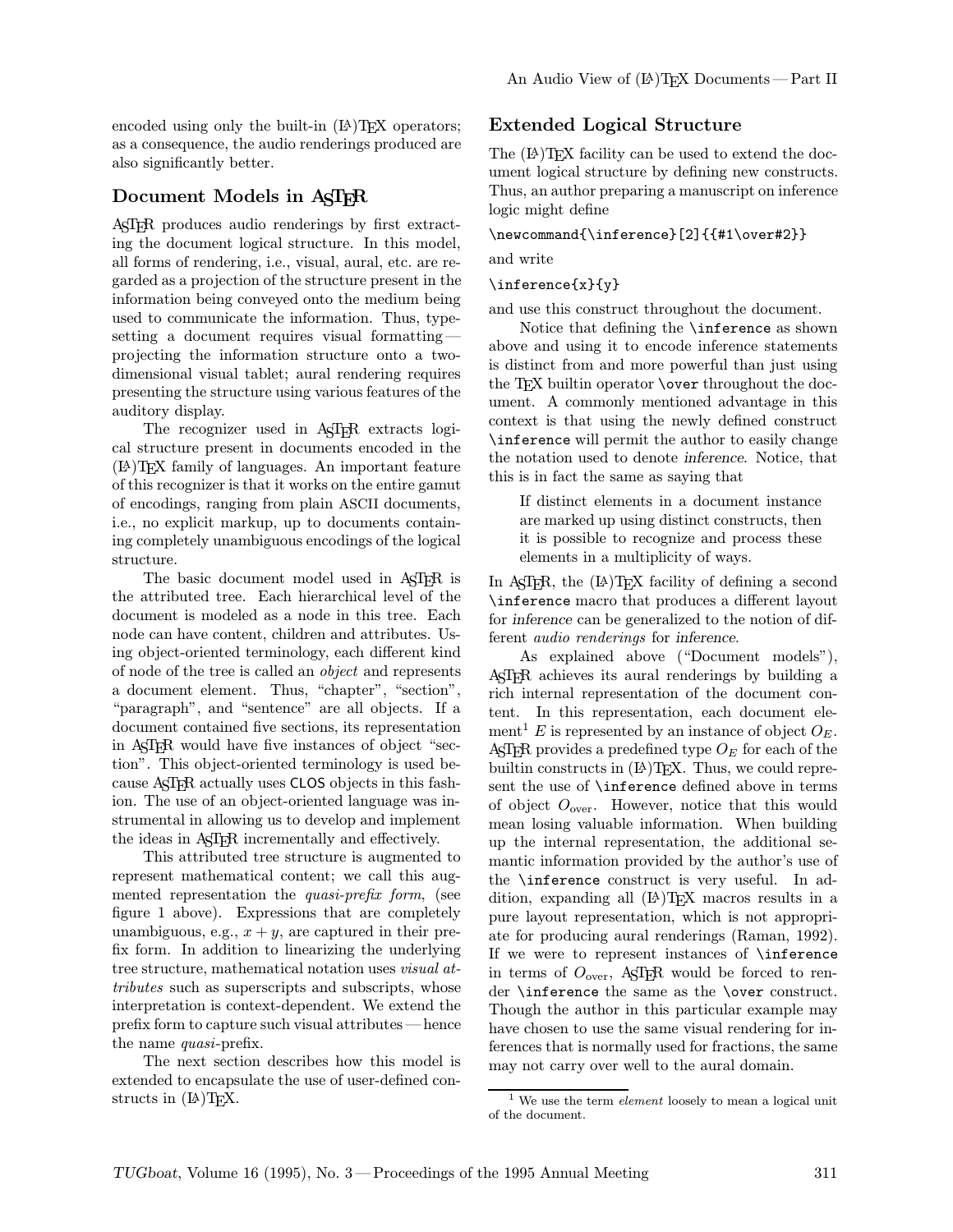

Figure 1: A math object with attributes. Each of the attributes themselves contain math objects.

Representing Extended Logical Structure ASTER solves the problem of representing and rendering the extended logical structure arising from user-definable macros by considering each macro definition as introducing a new object type. Instances of a macro  $M$ , are represented by instances of object  $O_M$ . Thus, in the example shown above, the definition of the construct \inference introduces a new object type  $O_{\text{inference}}$ . The  $(A)$ TEX macro consists of two parts; a declaration, and a series of T<sub>F</sub>X commands that the macro expands into. The macro expansion is nothing but a visual rendering rule that specifies how TEX should display instances of the object represented by the macro.

ASTER provides an equivalent mechanism for extending the class of logical structures that are recognized. Once ASTER has been told about a userdefined macro, audio rendering rules for the new object type introduced by this macro can be defined in AFL (Audio Formatting Language). Notice that such audio rendering rules have to be defined by the user, just as the  $(E)$ T<sub>F</sub>X macro is defined by hand. It is not possible in general to translate the TEX macro into a set of audio rendering rules. This is because the T<sub>EX</sub> macro is capable of performing any arbitrary computation permitted by the operators present in the TEX language (Knuth,  $1984$ ) — a Turing-complete programming language.

# Rendering Information

ASTER renders information by applying rendering rules to the internal representation described above ("Document models"). The system of rendering rules used in AST<sub>F</sub>R and the language in which they are written (AFL—Audio Formatting Language) are described in detail in (Raman, 1994). In a sense, AFL is to audio formatting as Postscript is to visual formatting, although AFL is a much smaller language.

Here, we show a small example of such a rendering rule for a user-defined macro. In the following, we use CLOS generic function read-aloud. For the present, let us assume that function read-aloud executes the necessary actions to render its argument.

After extending  $A\subset \Gamma$  and to process the  $(A)\Gamma$ <sub>F</sub>X macro \inference shown above ("Logical structure"), we can define

```
(defmethod read-aloud((inference inference))
"Sample rendering for object inference."
(read-aloud (argument 1 inference))
(read-aloud "implies")
(read-aloud (argument 2 inference)))
```
Given  $\frac{A}{B}$ , this produces "A implies B".

If we wished to produce a rendering that inverts the order in which the arguments to macro \inference are rendered, we would define:

```
(defmethod read-aloud((inference inference))
"Renders inference with arguments reversed."
(read-aloud "We know that ")
(read-aloud (argument 2 inference))
(read-aloud "because")
(read-aloud (argument 1 inference)))
```
which produces "We know B because A".

Switching between these two rendering rules has the effect of inverting a proof-tree! Notice that writing a new rendering rule for an object  $O_E$  has the same effect as redefining the  $(E)$ T<sub>F</sub>X macro that corresponds to E.

ASTER makes it easy to write several rendering rules for the same object and also allows rendering rules to be partitioned into rendering *styles*. Such styles can be thought of as being analogous to  $\angle$ FIFX styles, but with one important difference. Due to the non-interactive nature of traditional paper documents, a paper is typically typeset in a given style. It is not possible for the reader to change the style in which the document is typeset. Typically, we do not feel the shortcoming of not being able to change the way a mathematical expression is rendered when reading a printed paper because the eye is capable of reading the various parts of an expression in any order that is convenient. However, when listening to an aural presentation, the listener does not have this flexibility. In other words, an active reader peruses a printed paper, a passive display, whereas in the case of audio, these roles are reversed—the aural display scrolls *actively* past a passive listener.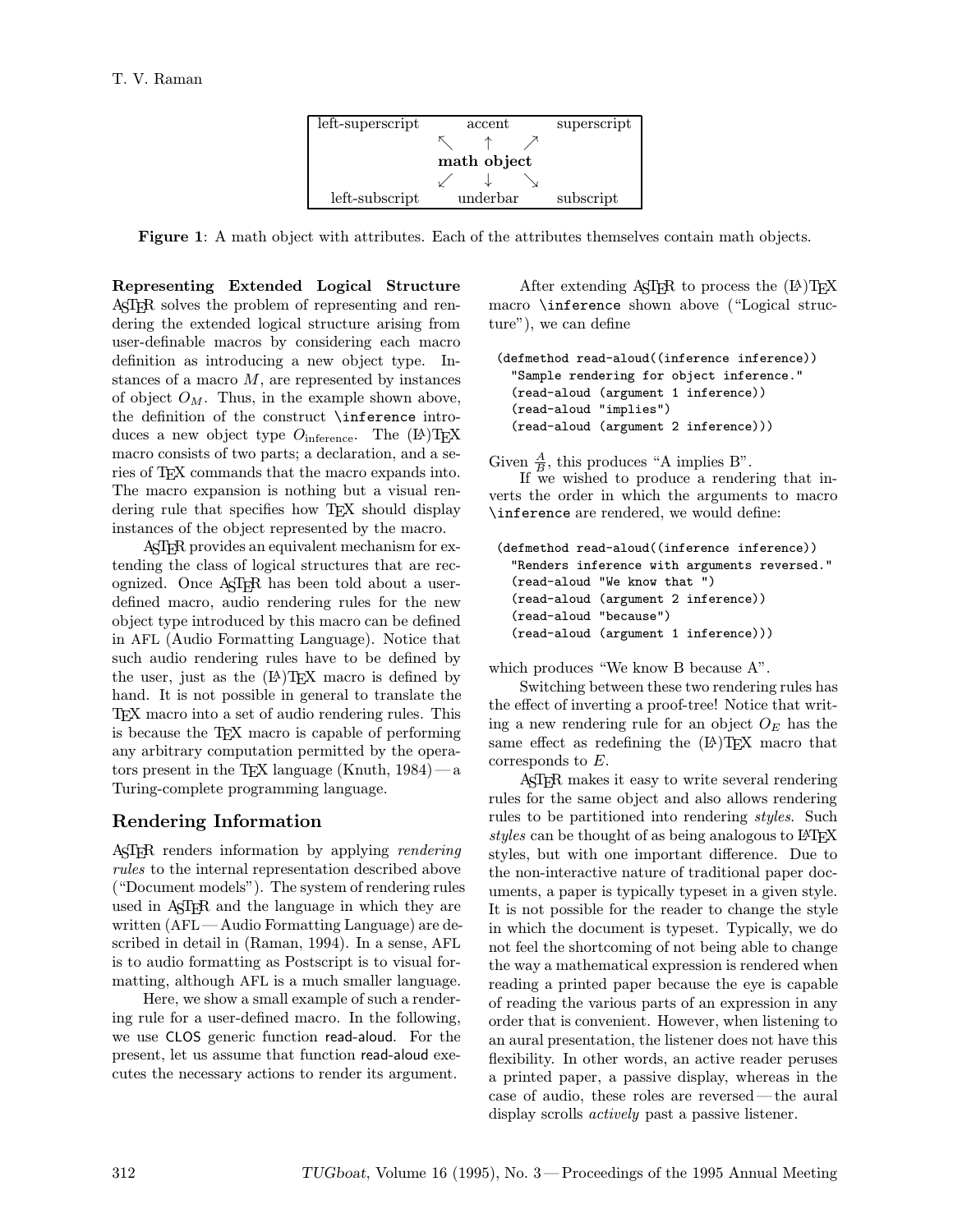ASTER overcomes these difficulties by being a fully interactive system. It is possible for the listener to interrupt the rendering, change the rendering style in use, and listen to the document. In an interactive session with ASTER, switching between rendering styles (a collection of rendering rules for different objects) and invoking individual rendering rules can be done with a few keystrokes, making it easy for a listener to obtain many different views of a document. This facility enables active listening.

ASTER derives its power from representing document content as objects and by allowing multiple user-defined rendering rules for individual object types. These rules can cause any number of audio events (ranging from speaking a simple phrase, to playing a digitized sound). The pitch of the voice, the physical head-size of the virtual speaker, the volume, and many other parameters can be changed by rendering rules, making it easy to create sound cues to help display structure. In fact, the design of ASTER does not restrict the system to producing purely aural renderings; there is nothing to preclude us from defining renderings that produce truly multimodal output; i.e., renderings where the traditional visual rendering is augmented with aural feedback. We conjecture that such multimodal renderings may prove very useful for persons with learning impairments.

To give an example of a multimodal rendering, the logo for AST<sub>FR</sub> is



and is produced by  $(\mathbb{A})$ TEX macro \asterlogo. After appropriately extending ASTER to recognize this macro, we can define an audio rendering rule for object asterlogo that produces a bark when rendering instances of this macro. Thus, the same piece of markup  $\setminus$  asterlogo produces the picture of Aster<sup>2</sup> when rendered visually, and an appropriate sound<sup>3</sup> when rendered aurally.

This feature was exploited to advantage when producing the audio formatted version of the author's thesis. The dedication page of the thesis contains a large picture of Aster, and the audio formatted version<sup>4</sup> contains a verbal description of the picture, accompanied by the sound of Aster panting in the background. You can listen to this example on the WWW—visit the ASTER home page by following the link to the AST<sub>F</sub>R demonstration from my home page<sup>5</sup> and clicking on the picture of Aster.

Several ideas come together to make all this possible. First, logical structure is of paramount importance —not its display on any one particular medium. The more a document makes structure explicit, the better the document can be displayed on (projected onto) several different mediums.

Next, the use of  $(A)$ T<sub>F</sub>X macros to encode structure makes it possible to have a system like AST<sub>FR</sub>, in which the internal structure can be extended to fit a document. This allows the encoding of the structure in a flexible, uniform, and consistent representation such as an attributed tree, with the addition of the quasi-prefix form for dealing with mathematics.

Finally, providing different rendering rules and styles and a flexible way to switch among them makes it possible to obtain multiple views of a document in an interactive fashion.

### Conclusion

The approach used in ASTER to exploit the additional semantic information present in the electronic encoding in the form of user-defined constructs points to an important feature of markup systems like  $(E)$ TEX that is currently missing to a certain extent in systems like SGML. When ASTER as at its inception, I firmly believed that one should use a semantic-oriented DTD to encode a document in order to be able to produce high-quality audio renderings. I still believe this; however the work on ASTER does point out one shortcoming with the fixed document DTD model. Given that mathematical and technical notation is being invented all the time, a fixed DTD forces the author to encode new constructs using only primitives that are provided by the DTD. As a consequence, authors end up using a presentation-oriented encoding even though the DTD in use is one that is semantically oriented.

To make this concrete, consider the case of the inference construct described above ("Logical structure"). If the document were being encoded using a fixed non-extensible DTD that only provides a fraction element, the author would be forced to encode inference using this element.

Since in general it is not possible to define an all-encompassing DTD that covers every possible kind of math notation (those currently known and those

Aster is my guide-dog.

<sup>3</sup> The bark is that of a generic dog, Aster is too well trained to bark, and could not therefore be recorded.

<sup>4</sup> An audio formatted version of the thesis produced by ASTER (about 6 hours) is being distributed by RFB — Recordings For The Blind— as the first fully computer-generated talking book.

 $5$  http://www.research.digital.com/CRL/personal/ raman/raman.html